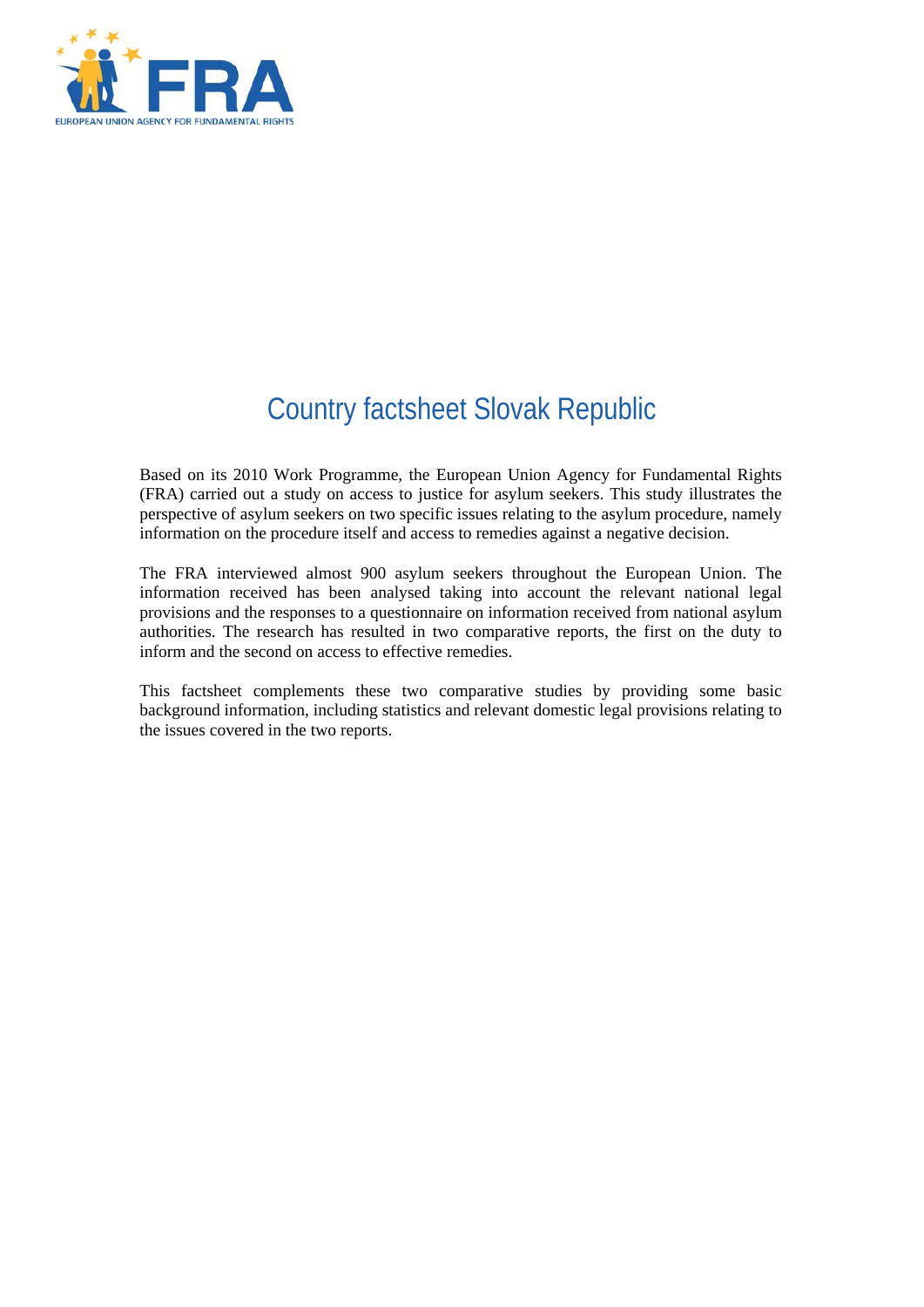## 1. Statistics

 **Statistics on asylum applications (Total and top 10 nationalities)**

| <b>2009 Top 10 Nationalities</b> | <b>2008 Top 10 Nationalities</b> |                             |     |
|----------------------------------|----------------------------------|-----------------------------|-----|
| Total                            | 820                              | Total                       | 905 |
| Pakistan                         | 170                              | Georgia                     | 120 |
| Georgia                          | 100                              | Moldova, Republic of        | 115 |
| Moldova, Republic of             | 75                               | Pakistan                    | 110 |
| <b>Russian Federation</b>        | 70                               | <b>Russian Federation</b>   | 100 |
| Vietnam                          | 55                               | India                       | 90  |
| India                            | 55                               | Afghanistan                 | 70  |
| Afghanistan                      | 50                               | China (including Hong Kong) | 40  |
| China (including Hong Kong)      | 40                               | Vietnam                     | 40  |
| Serbia                           | 20                               | Iraq                        | 40  |
| Sri Lanka                        | 20                               | Bangladesh                  | 35  |

**Statistics on first instance asylum decisions (Total positive decisions - top five nationalities)** 

| 2009                       |                                              |                                           |                           |                 |                                        |                                       |                                                   |
|----------------------------|----------------------------------------------|-------------------------------------------|---------------------------|-----------------|----------------------------------------|---------------------------------------|---------------------------------------------------|
|                            | Geneva<br><b>Convention</b><br><b>Status</b> | <b>Subsidiary</b><br>protection<br>status | Humanitarian <sup>1</sup> | <b>Rejected</b> | <b>Total</b><br>number of<br>decisions | <b>Total</b><br>positive<br>decisions | Recognition<br>rate <sup>2</sup><br>$\frac{1}{2}$ |
| Total                      |                                              | 135                                       | 30                        | 140             | 320                                    | 180                                   | 56.3                                              |
| Afghanistan                |                                              | 45                                        |                           |                 | 50                                     | 45                                    | 90.0                                              |
| Pakistan                   |                                              | 15                                        |                           | 35              | 50                                     | 15                                    | 30.0                                              |
| Iraq                       |                                              | 10                                        |                           | $\Omega$        | 15                                     | 10                                    | 66.7                                              |
| <b>Russian Federation</b>  |                                              |                                           |                           |                 | 10                                     | 10                                    | 100.0                                             |
| Iran (Islamic Republic of) |                                              |                                           |                           |                 | 15                                     | 10                                    | 66.7                                              |

**Statistics on final decisions (Total positive decisions - top five nationalities)** 

| 2009     |                                                     |                                           |                           |                 |                                        |                                       |                                                   |
|----------|-----------------------------------------------------|-------------------------------------------|---------------------------|-----------------|----------------------------------------|---------------------------------------|---------------------------------------------------|
|          | <b>Geneva</b><br><b>Convention</b><br><b>Status</b> | <b>Subsidiary</b><br>protection<br>status | Humanitarian <sup>1</sup> | <b>Rejected</b> | <b>Total</b><br>number of<br>decisions | <b>Total</b><br>positive<br>decisions | Recognition<br>rate <sup>2</sup><br>$\frac{0}{0}$ |
| Total    |                                                     | 10                                        |                           | 20              | 35                                     | 15                                    | 42.9                                              |
| Armenia  |                                                     |                                           |                           | 0               |                                        |                                       | 100.0                                             |
| China    |                                                     |                                           |                           |                 |                                        |                                       | 0.0                                               |
| Vietnam  |                                                     |                                           |                           |                 |                                        |                                       | 0.0                                               |
| Pakistan |                                                     |                                           |                           |                 |                                        |                                       | 0.0                                               |

*Notes: These tables are based on categories used by Eurostat. The way Eurostat presents its data may not necessarily correspond to categories used at national level. This can particularly be the case with statistics provided under 'humanitarian status'. For a more detailed understanding of the data, the reader is invited to consult national statistics at:<http://www.minv.sk/?statistiky-20>.* 

*Data has been rounded to the nearest 5. Due to the rounding, the sum of individuals may not necessarily match the given total. 0 means less than 3; n.a. = not available. China (including Hong Kong).*

<sup>1</sup> Covering persons granted authorisation to stay for **humanitarian reasons** under national law by *administrative or judicial bodies. It includes persons who are not eligible for international protection as currently defined in the first stage legal instruments but are nonetheless protected against removal under the obligations that are imposed on all Member States by international refugee or human rights instruments or on the basis of principles flowing from such instruments.* 

*2 The recognition rate corresponds to the proportion of positive first instance or final on appeal decisions out of the total number of decisions in 2009. Positive decisions include the provision of refugee status, subsidiary protection and humanitarian protection (where data is available).* 

*Source: [Eurostat](http://epp.eurostat.ec.europa.eu/), Data extracted on 07 September 2010.*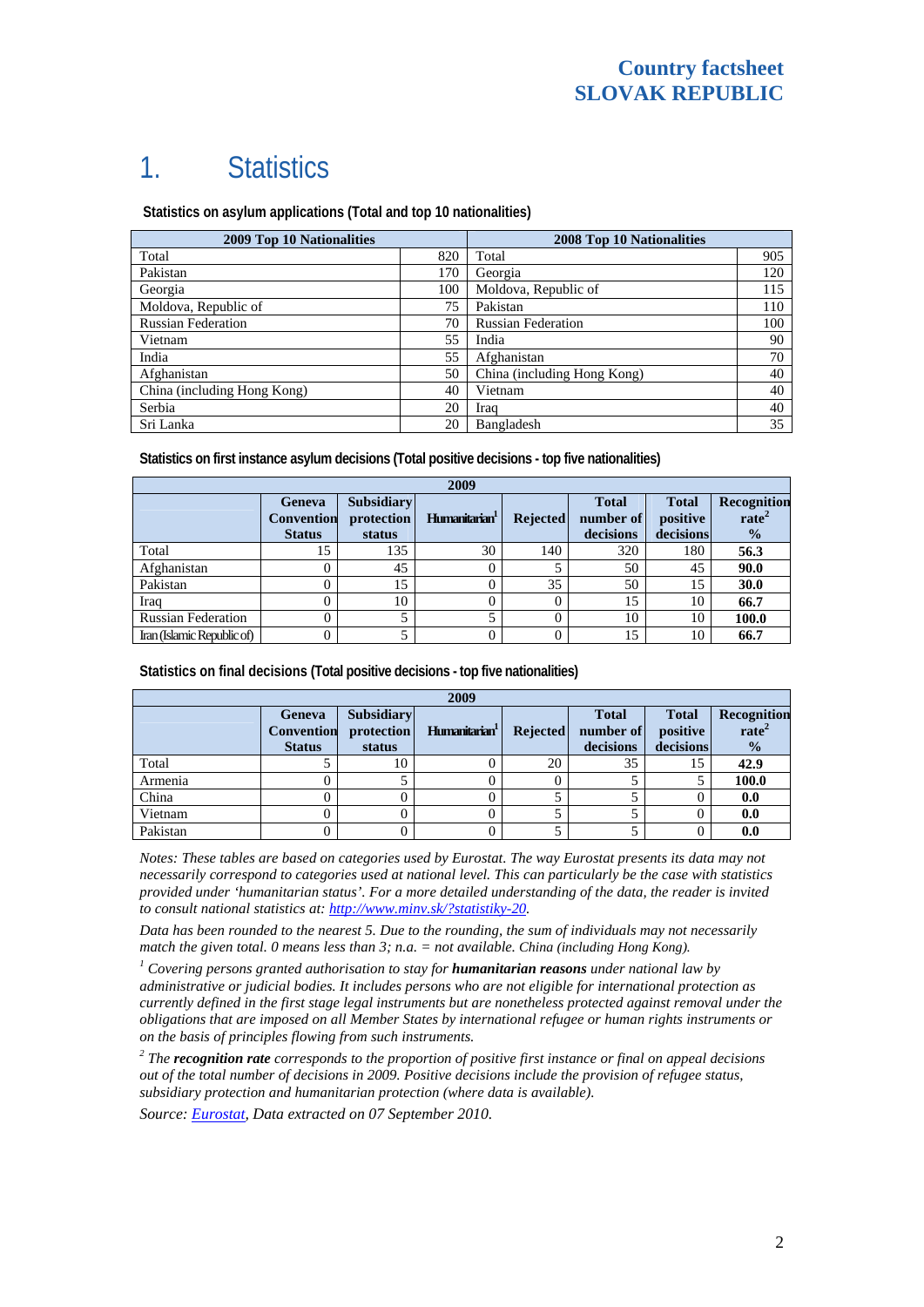#### **Country factsheet SLOVAK REPUBLIC**

## 2. Background Information

Asylum act<sup>[1](#page-2-0)</sup>

[Law on Asylum \(2002\)](http://www.unhcr-budapest.org/slovakia/images/stories/news/docs/07_Legal%20material/7_6_national%20laws_SVK/Law%20on%20Asylum%20-%20English%20version.pdf)

#### Asylum authorities

**First instance authority**  [Migration Office, Ministry of Interior](http://www.minv.sk/?migracny-urad-mv-sr) 

**Second instance authority**  Regional Court

1

# 3. Duty to inform asylum seekers

The Law on Asylum guarantees to asylum seekers the right to be informed about their rights and obligations during the asylum procedure, the possible consequences of not fulfilling or violating their obligations, the possibility of being represented in the procedure, and about the access to a legal aid (Article  $4(2)$ ). The Ministry of Interior shall provide the asylum seeker with the information on non-governmental organisations who provide care to asylum seekers and persons who have been granted asylum; the information is provided in writing and, if possible, in a language which is supposed to be understood by the persons concerned. The information shall be provided to the asylum seekers prior to filling in the questionnaire in the course of the first interview with the authorities, latest within 15 days after the start of the procedure.

| <b>Written information</b> | Information leaflet on international protection in the Slovak Republic,     |  |  |  |
|----------------------------|-----------------------------------------------------------------------------|--|--|--|
| materials                  | translated into 11 languages.                                               |  |  |  |
|                            | As soon as possible, after lodging of the application, at the latest within |  |  |  |
| <b>Provided when?</b>      | 15 days after commencement of the procedure.                                |  |  |  |
|                            | As soon as possible, provided by authorized officials of the Ministry       |  |  |  |
| <b>Provided by whom?</b>   | ('reception workers' or 'decision makers').                                 |  |  |  |
|                            | Yes (not publicly available). An evaluation was done of the                 |  |  |  |
|                            | effectiveness of the Migration Office's (MO) written information for        |  |  |  |
|                            | asylum seekers within the UNHCR ASQAEM project funded under                 |  |  |  |
| Has an evaluation of       | ERF and directed towards improvement of quality of the asylum               |  |  |  |
| information tools been     | procedure. One of the main findings was that current version of MO          |  |  |  |
| carried out?               | instructions is written in a legalistic way and mostly not understandable   |  |  |  |
|                            | for asylum seekers. Also the quality of the translations of some of the     |  |  |  |
|                            | language versions was questioned. UNHCR and MO agreed that action           |  |  |  |
|                            | is needed on a joint remake.                                                |  |  |  |

In August 2010, the Migration Office of the Ministry of the Interior provided the following information to the FRA as regards written information materials.

<span id="page-2-0"></span> $1$ <sup>1</sup> The legal information in this factsheets has been updated to reflect the situation on 1 September 2010.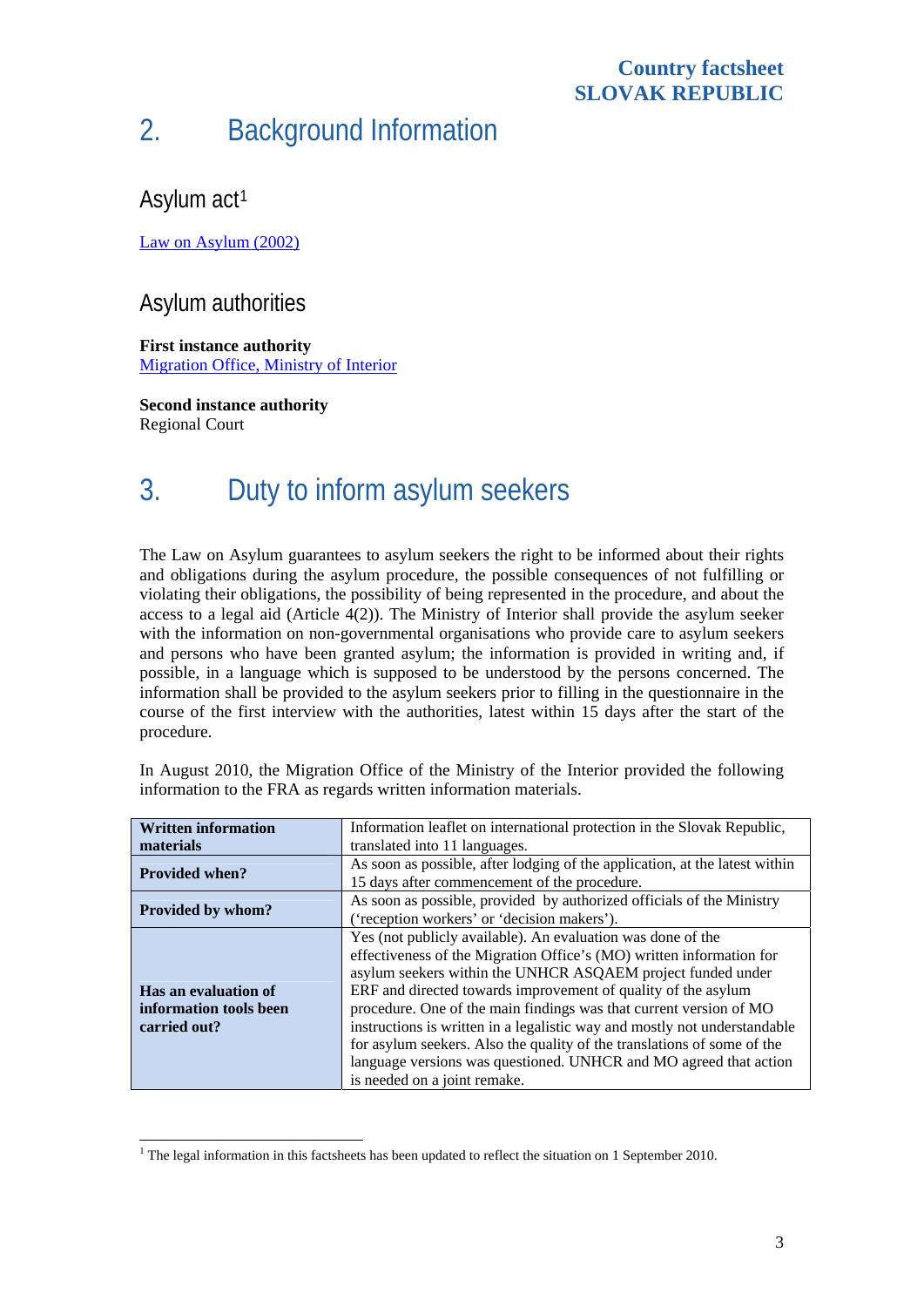## 4. Effective Remedy

### Type of procedures

1

There are several types of procedures: (i) the airport procedure; (ii) Dublin procedure; (iii) the admissibility procedure, and (iv) the regular procedure. After the arrival of the foreigner, who does not fulfil the conditions for entering the territory, to the airport, he/she is placed in the admission centre and asked to fill in a questionnaire. If the migration authority does not decide on the asylum application within seven days of filling in the questionnaire, the asylum seeker is placed in the reception centre and the application shall be examined under the regular procedure (Article 4(3)).

Before the asylum application is reviewed in substance, the migration authority examines whether Slovakia is competent to deal with the application (so called 'procedure on determination of responsibility')<sup>[2](#page-3-0)</sup>, about the execution of which it informs the asylum seeker (Article 11 (3)); during the process of this determination the time period for making a decision shall not be running. If the Slovak Republic is not competent to deal with the application, the Ministry of Interior shall specify in its decision the competent state.

As part of the admissibility procedure, the Migration Office examines whether the asylum seeker comes from a safe third country (Article 11 (1)). In this case a decision has to be taken within 60 days. The same time limit applies for decisions rejecting applications as manifestly unfounded (Article 12). Otherwise, the application has to be processed within the regular time limit of 90 days and cannot be rejected as inadmissible on grounds that the applicant comes from the safe third country or manifestly unfounded after 60 days from the start of the procedure (Article 11(2), 12).

#### Duty to state reasons for rejection and procedure to appeal

All rejection decisions, as any other administrative decision, have to have certain essentials prescribed by the [Administrative Procedural Code;](http://www.unhcr.org/refworld/category,LEGAL,,LEGISLATION,SVK,3ae6b50410,0.html) the verdict, the reasoning, and the instruction on the right of appeal. The instruction on the right of appeal includes the information on the possibility to lodge legal remedy; the time limit for doing so; whom to address the legal remedy, together with the information regarding postal address, as well as whether the decision may be examined by the court. At the time of receiving the decision, the asylum seeker has to be informed of its content in a language he/she understands (Article 20a (2)), Law on Asylum).

If an application is rejected pursuant to Article  $11(1)(b)$  Law on Asylum (safety in a third country), a confirmation will be issued to the applicant in the official language of the state to which the applicant will be returned certifying that the asylum application has not been examined in its merits.

<span id="page-3-0"></span><sup>2</sup> The procedure on determination of responsibility (known as Dublin procedure) is laid down in separate provisions in Articles 6 – 9 of the Regulation of the Minister of Interior of the Slovak Republic of 11 January 2007 on procedures of the Migration Office of the Ministry of Interior of the Slovak Republic and Police Force departments in respect of execution of the law No 480/2002 on asylum and amendments to particular laws.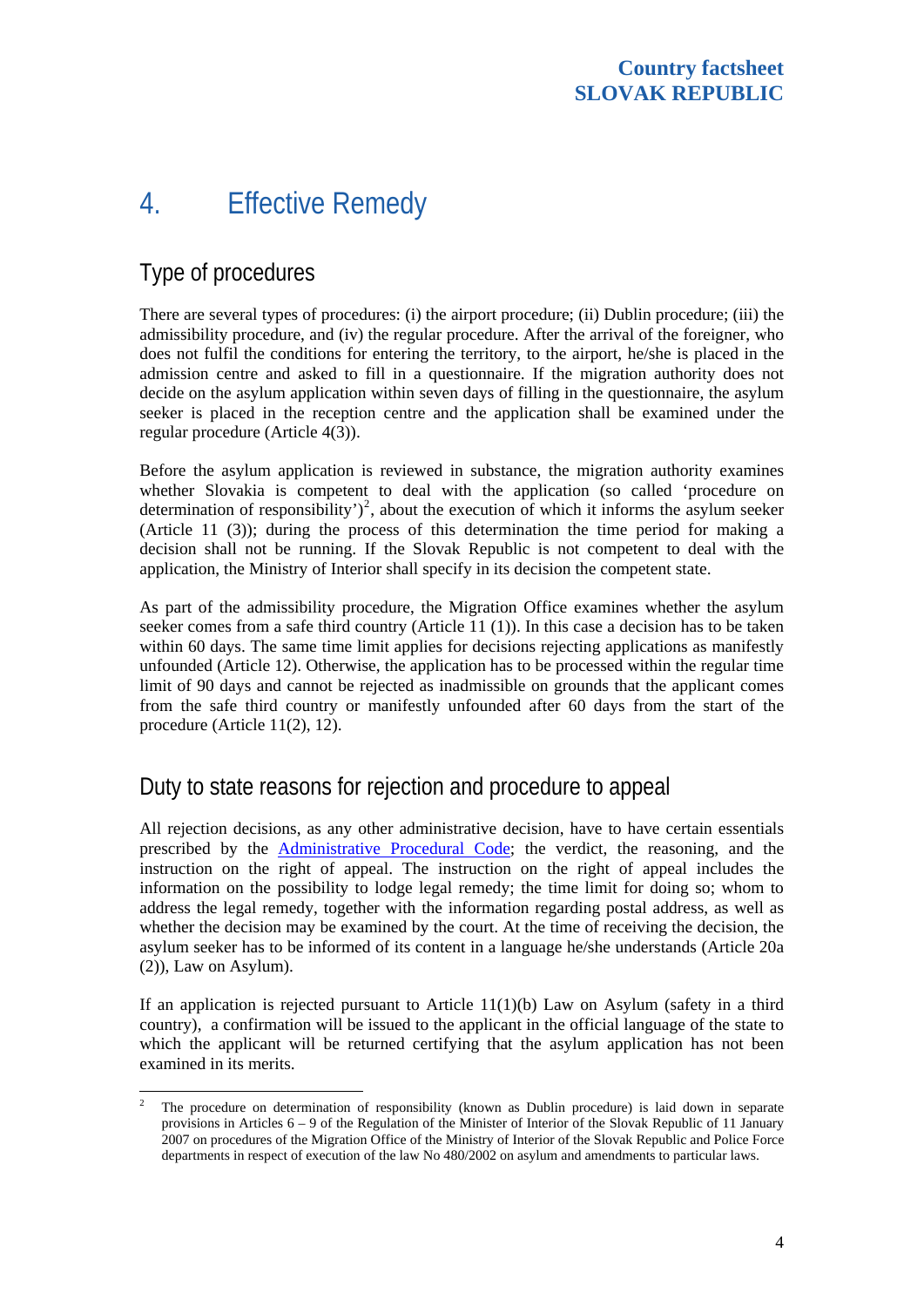### Time limits for appeal

Pursuant to Article 21 of the Law on Asylum, an appeal shall be lodged within 30 days from the receipt of a written first instance decision. There are certain exceptions to this general rule depending on the type of the decision, as listed in the table below.

| Type of procedure                                                | <b>Time limits</b> | <b>Right to remain</b>                                                                                                                                                                                                                                                                     |
|------------------------------------------------------------------|--------------------|--------------------------------------------------------------------------------------------------------------------------------------------------------------------------------------------------------------------------------------------------------------------------------------------|
| General rule <sup>3</sup>                                        | 30 days            | Automatic suspensive effect as a general rule, except<br>of cases when the applicant can be reasonably<br>considered as a danger to the security of the country or<br>when the asylum seeker has been convicted of a<br>particularly serious crime and constitutes a danger to<br>society. |
| Admissibility procedure <sup>4</sup><br>(including Dublin cases) | 20 days            | No suspensive effect unless the competent court<br>decides otherwise in the individual case.                                                                                                                                                                                               |
| Subsequent applications <sup>5</sup>                             | 20 days            | Appeal against a decision, which may be filed with the<br>Ministry of Interior does not have suspensive effect.                                                                                                                                                                            |
| Discontinuance of<br>procedure <sup>6</sup>                      | 7 days             | Appeals filed with the Ministry of Interior have<br>suspensive effect.                                                                                                                                                                                                                     |

### Right to remain in the country during appeal

As a general rule, an appeal against a negative decision has automatic suspensive effect (Article 21). However, the law introduces a number of exceptions to this rule (see the table above). This is for instance in cases when the Ministry rejected the asylum applications as manifestly unfounded or inadmissible, or when the asylum seeker is considered by the migration authorities as a danger to the security of the country or to the society.

The court dealing with the legal remedy may postpone the enforcement of the contested decision requested by the appellant if the nature of the matter does not exclude it, and the court is of the opinion that by enforcing the contested decision the purpose of the investigation could be circumvented (Article 250n of the Code of Civil Procedures).

### Legal Aid

Asylum seekers have the right to be in contact with the Office of UNHCR and nongovernmental organisations during the procedure (Article 17 (1)); to be represented by an attorney or by any other representative he/she chooses (Article 17a  $(1)$ ); to use the language he/she can communicate in during the procedure and the right to the interpreter (Article 18). They have also the right of inspection of the files concerning their case (Article 17 (2)).

<span id="page-4-0"></span> $\frac{1}{3}$  The general rule concerns decisions of the Migration Office not to grant asylum and to withdraw asylum, except for the decisions when the person granted asylum failed to file an application for granting asylum for an indefinite period of time within the statute of limitation. 4

<span id="page-4-1"></span><sup>&</sup>lt;sup>4</sup> The time limit of 20 days applies in cases when the Migration Office rejects the application for asylum as inadmissible (e.g. Dublin procedure, safe third country) or as manifestly unfounded. 5

<span id="page-4-2"></span><sup>&</sup>lt;sup>5</sup> This concerns cases when the asylum procedure was discontinued by reason of already existent final decision in the asylum procedure and the application was dismissed as manifestly unfounded, granting of asylum was denied, or asylum was withdrawn and the facts of the case have not substantially changed (Art. 19(1)(i) of the

<span id="page-4-3"></span>Law on Asylum).<br><sup>6</sup> The time limit of seven days applies in cases of discontinuance of the asylum procedure explicitly mentioned in Art. 19 (1) of the Law on Asylum.